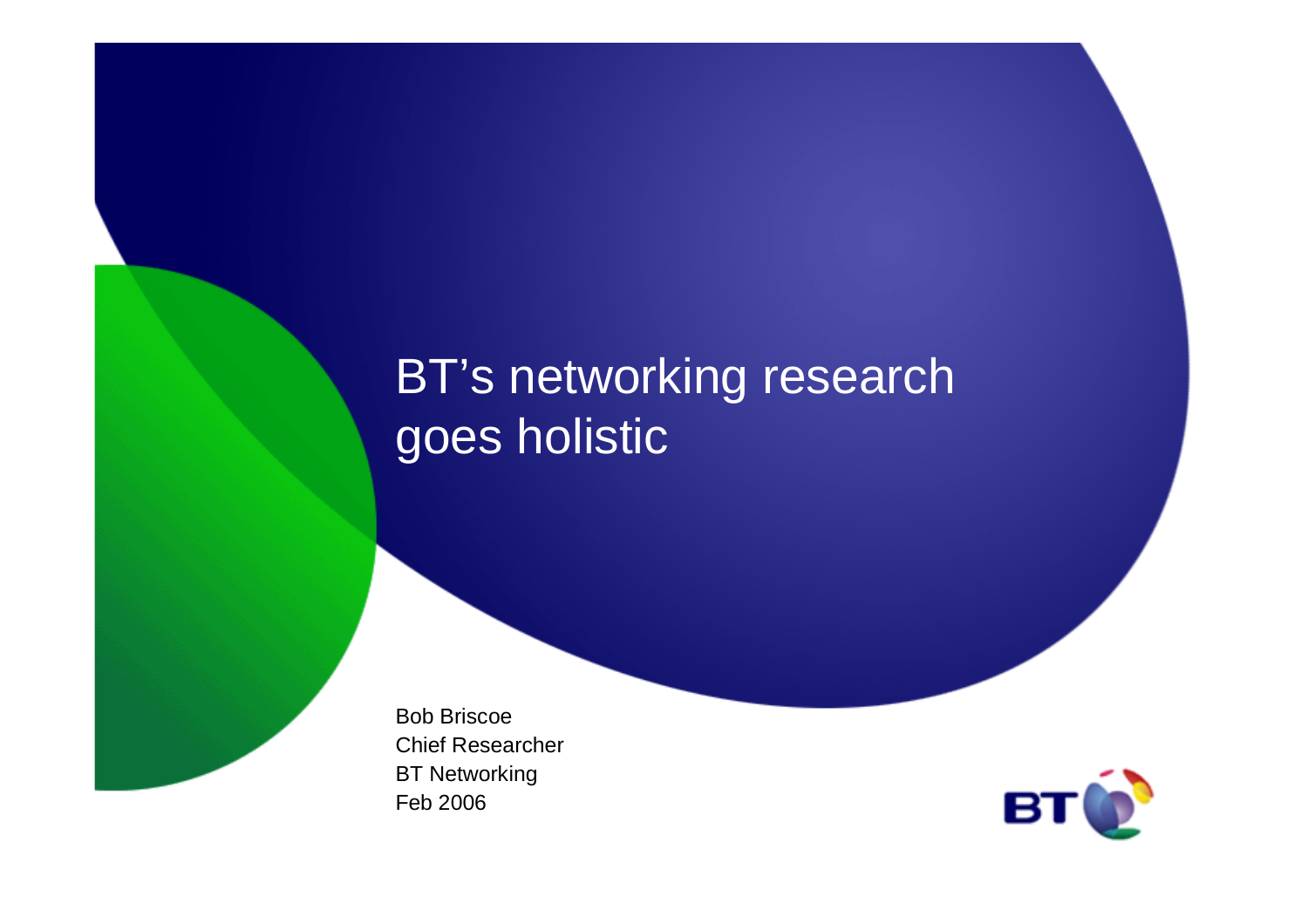### summary

- pure technology research no longer sufficient in networking
- • hard research issues cross discipline boundaries into economics and the social sciences, including mgmt science & public policy
- selection of BT research projects to illustrate trend of priorities
- $\bullet$ insufficient to be jacks of all trades and masters of none
- major research advances through excellence in multiple fields
- trend still balanced by more traditional technology research

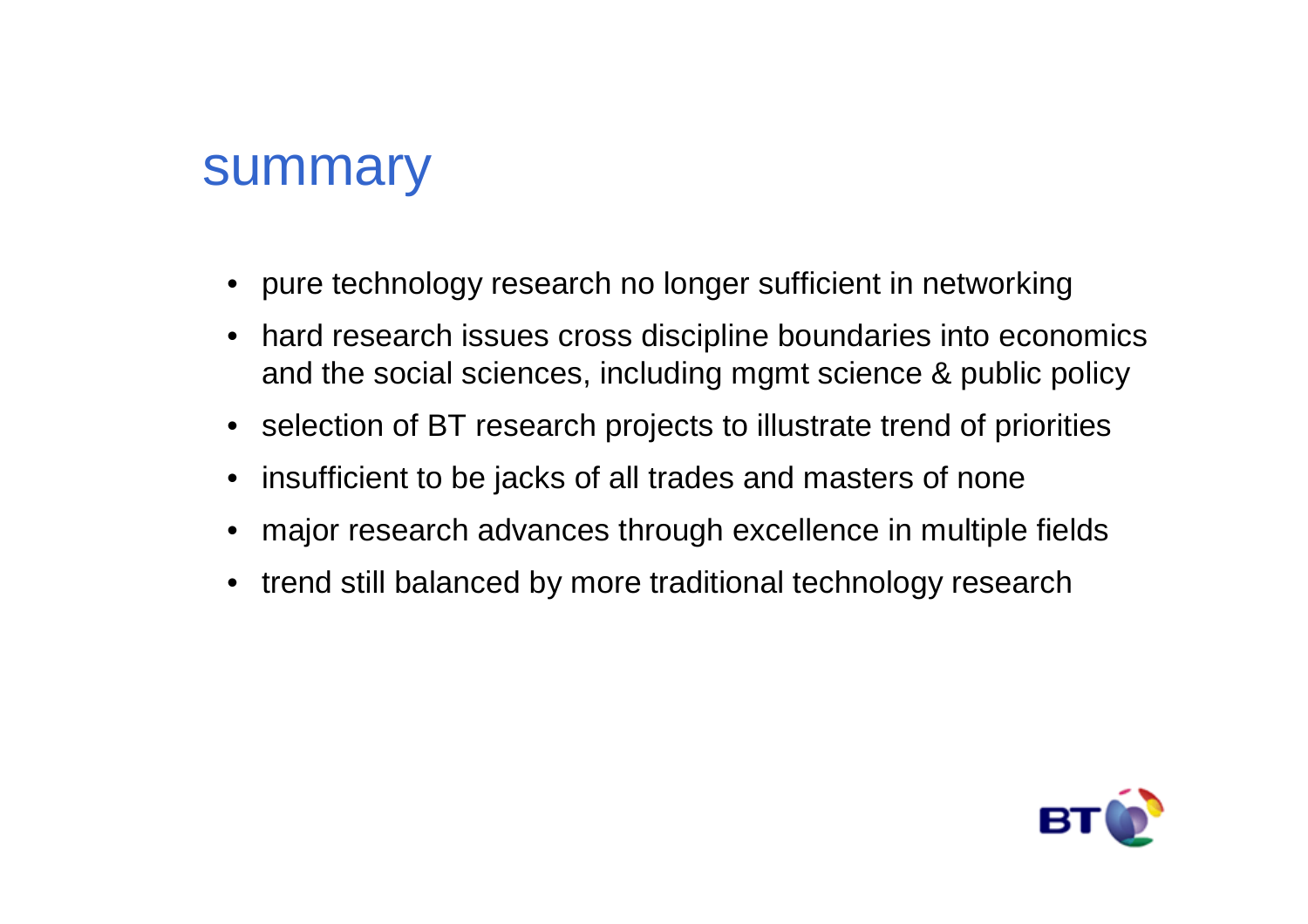# BT

- major ICT provider
	- UK telecoms & global datacomms
	- global ICT integrator
	- research now a tiny but influential part (500/110,000 employees)
		- all based at Adastral Park, near Ipswich
- 21CN: hugely ambitious technology rationalisation
	- 21st Century Network
	- converging all infrastructure to IP & componentising systems
	- $\bullet$  2003: first telco (and still one of the few in the world) to commit
		- Nov '06 start switching from PSTN
		- Dec '08: 50% PSTN switched off
		- Apr '05: £10B tender completed, now interop testing

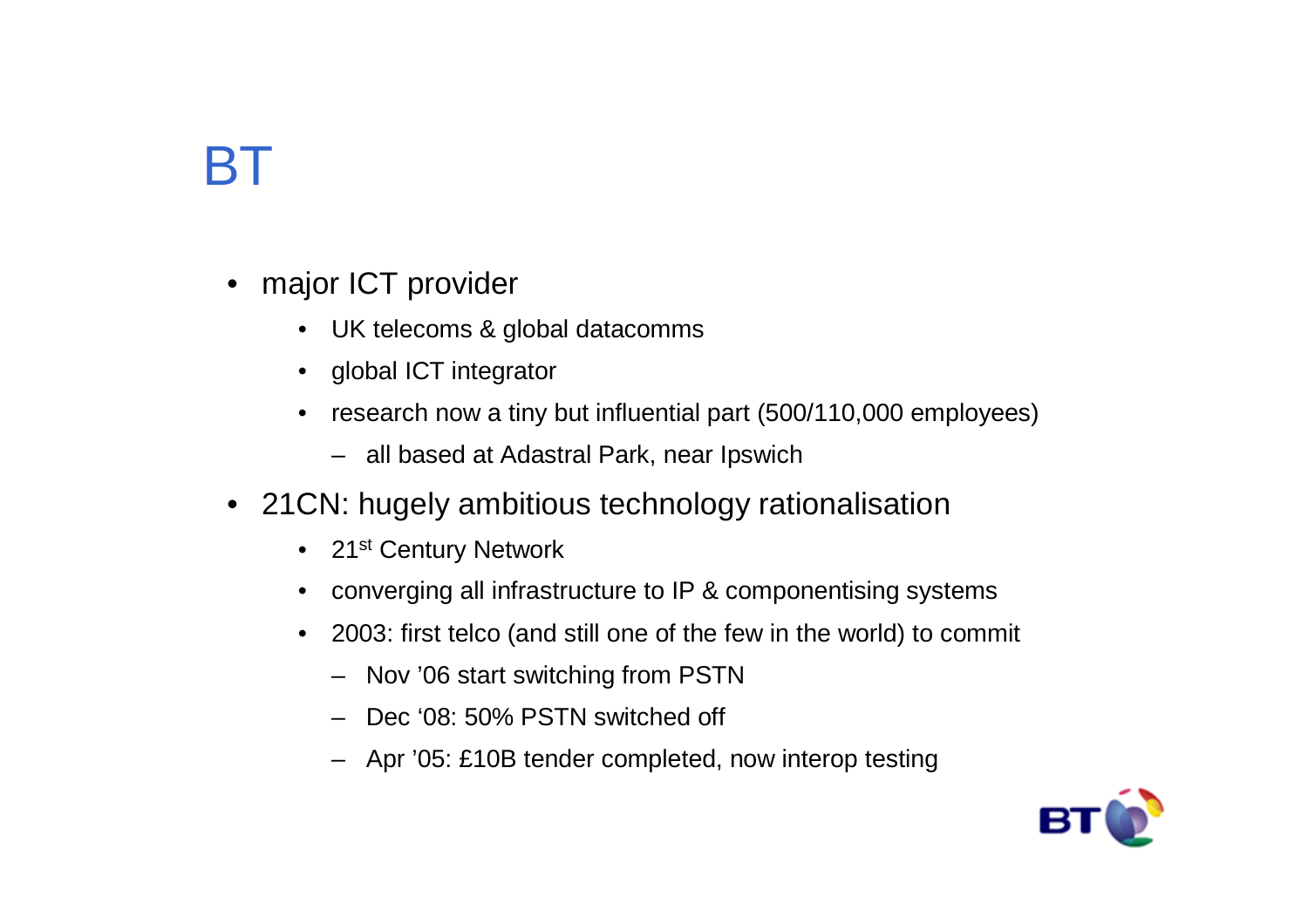# the rise of cross-discipline research

a short history of the networks research centre

- early '90s distributed systems research group
	- ODP, CORBA etc, mostly intra-enterprise scenarios, some inter-
- 1994: Web e-commerce
	- we built trial selling BT products before Netscape formed
- the big problems became
	- how to scale the number of players in a distr.system without trust?
		- groups: multicast or overlays: group auth'n, key mgmt etc
		- replace identity with anonymous purchase of rights a market
	- we're all arguing based on intuition
		- what is the science of distributed systems?
		- combining economics, physics, information theory, channel theory, etc
		- can we articulate our intuitions?
- internetworked information now factors into geopolitics

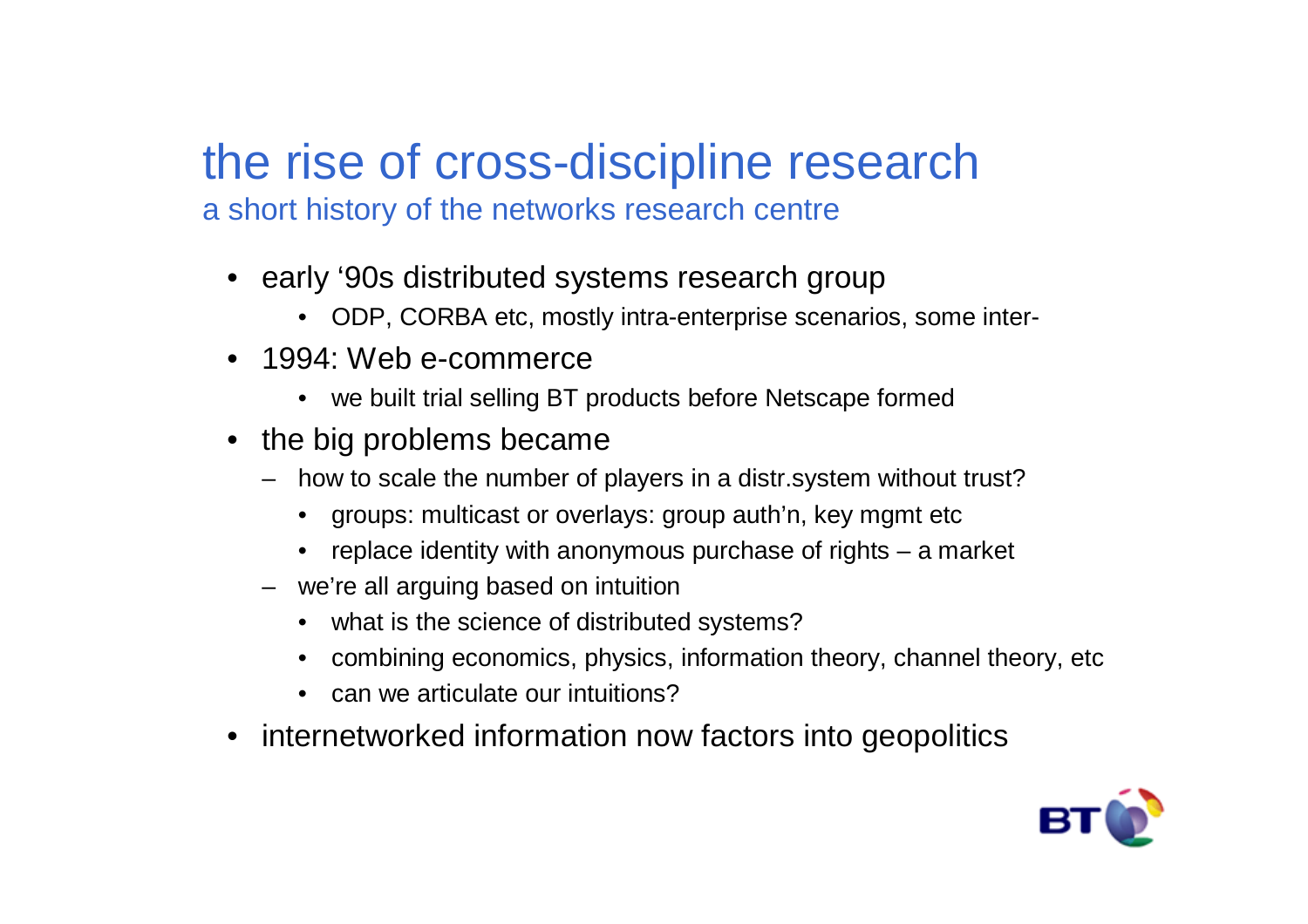### networks research – enduring tensions



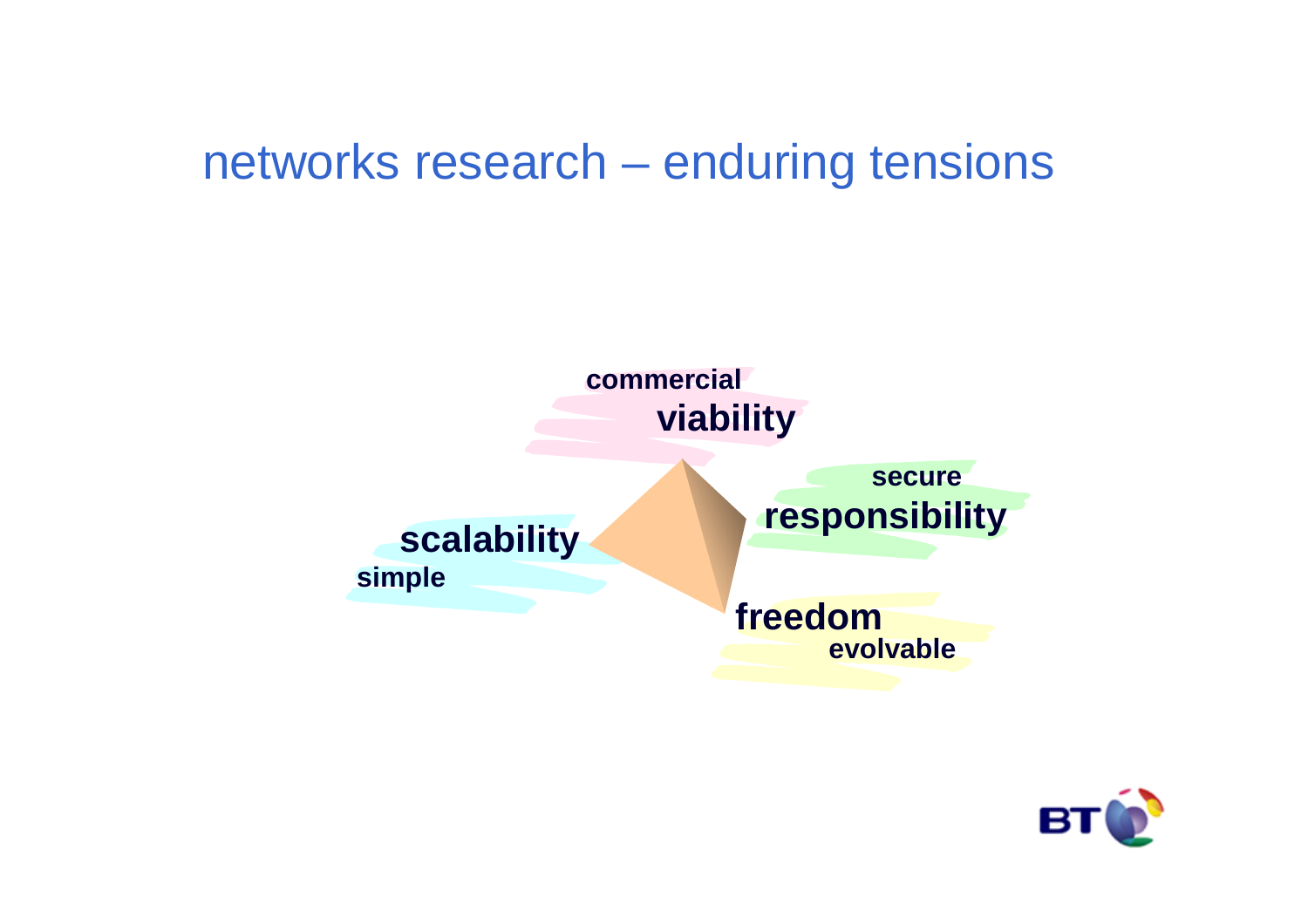# a selection of projects

- network congestion control & QoS
- computational networking
- contractual mobility
- motivational issues in peer to peer networking
- privacy in pervasive computing
- communications research network (CRN)

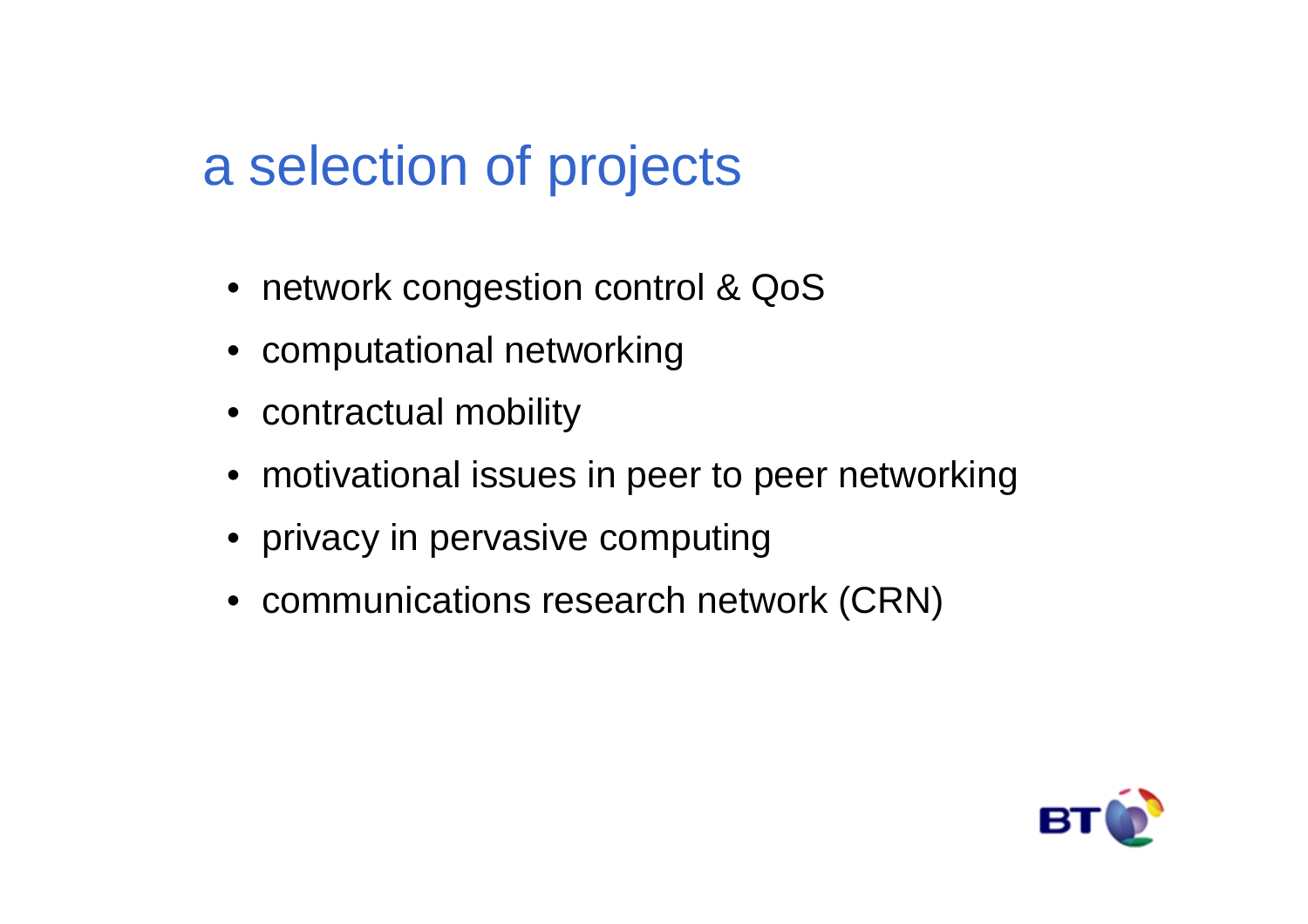## network congestion control & quality of service (QoS)

- • in retrospect we only needed these steps:
	- 1. start from the microeconomics
		- Pricing Congestible Network Resources, MacKie-Mason & Varian 1995
	- 2. analyse game as linear programme in a datagram network
		- Rate control for communication networks: shadow prices, proportional fairness and stability, Kelly, Maulloo & Tan 1998
	- 3. develop various business models to manage risk
	- 4. make it all practical in current networks

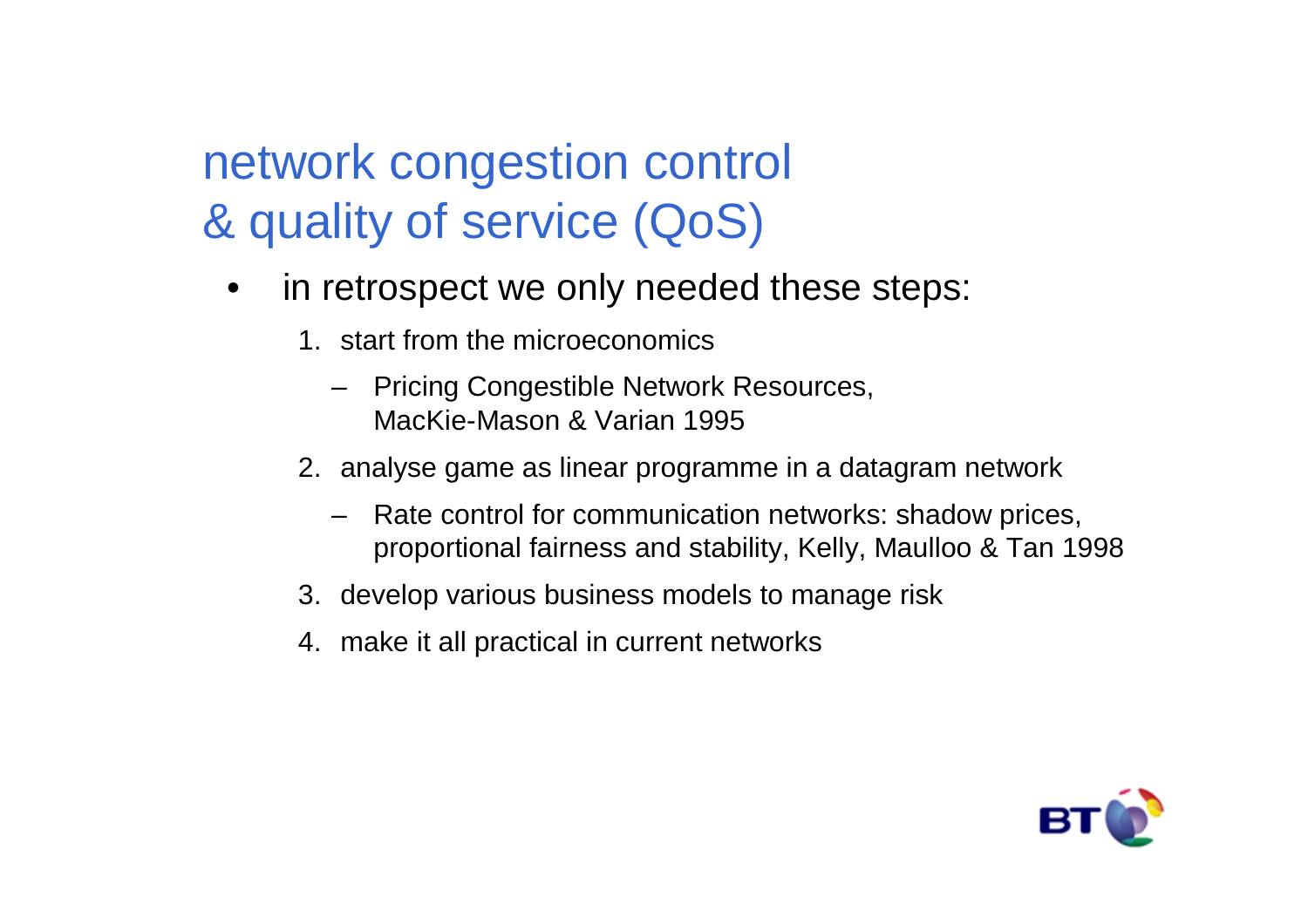

- •using congestion marking of IP header (explicit congestion notification - ECN)
- •Kelly showed applying a price to the marks led to optimal resource alloc
- • users created their own QoS by responding differently to congestion
	- •**nearly** practical, but receivers had to carry the risk of price variation

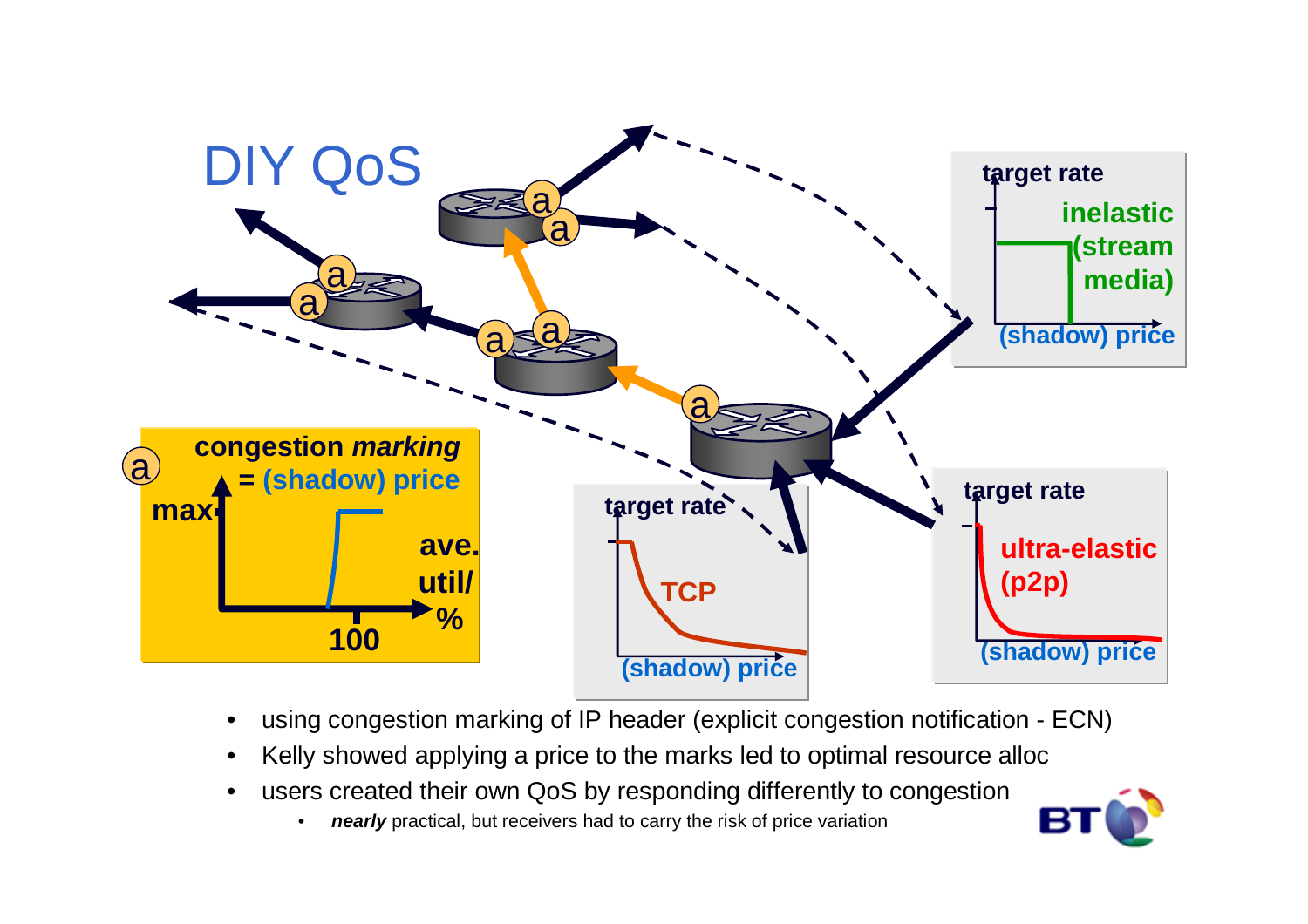

### synthesise QoS guarantees using pre-congestion notification



• an instance of the inelastic response of DIY QoS

- 
- •but edge gateways (grey) carry risk rather than receiver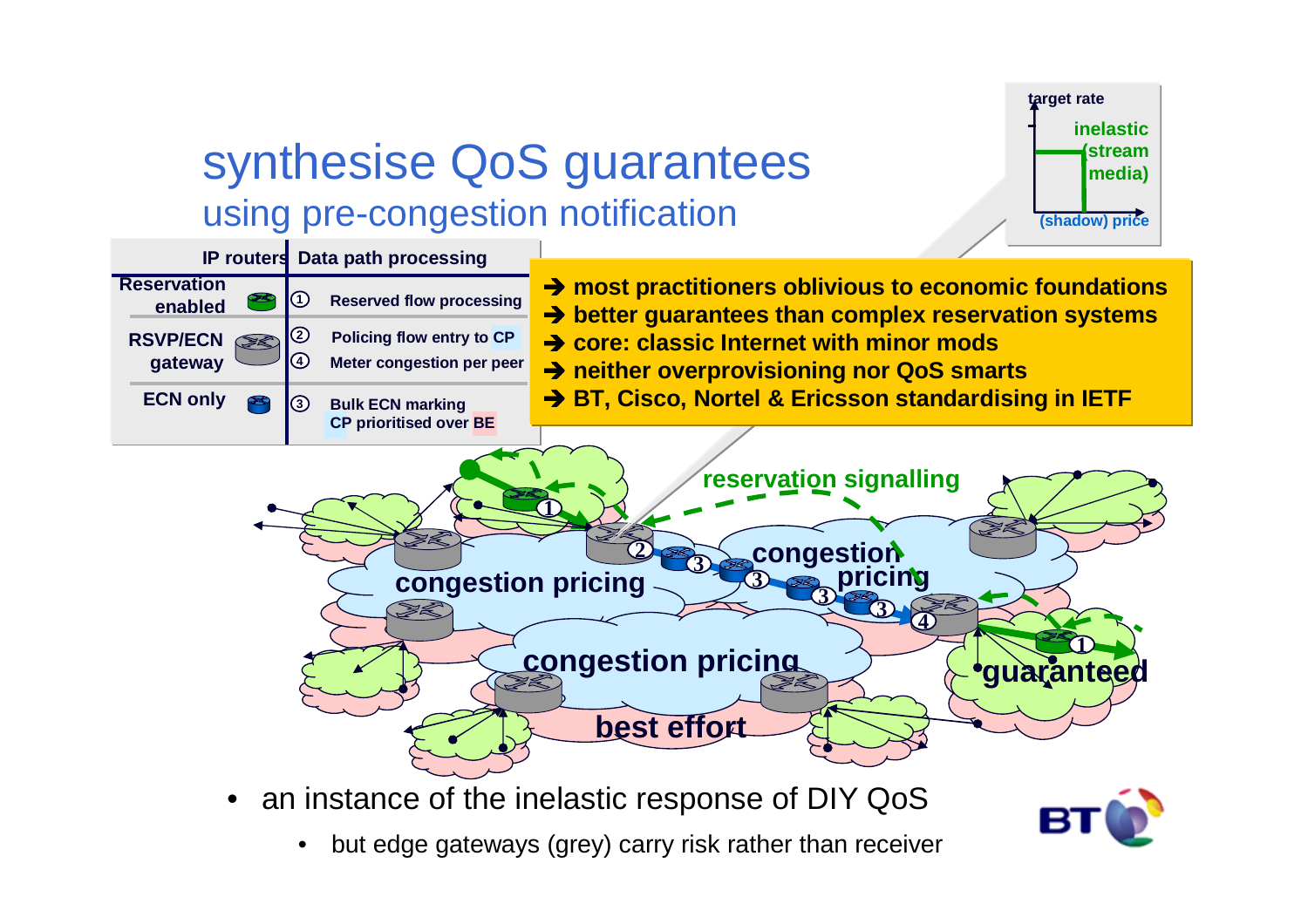## re-feedback incentive framework

general congestion ctrl & QoS for datagram internetworks

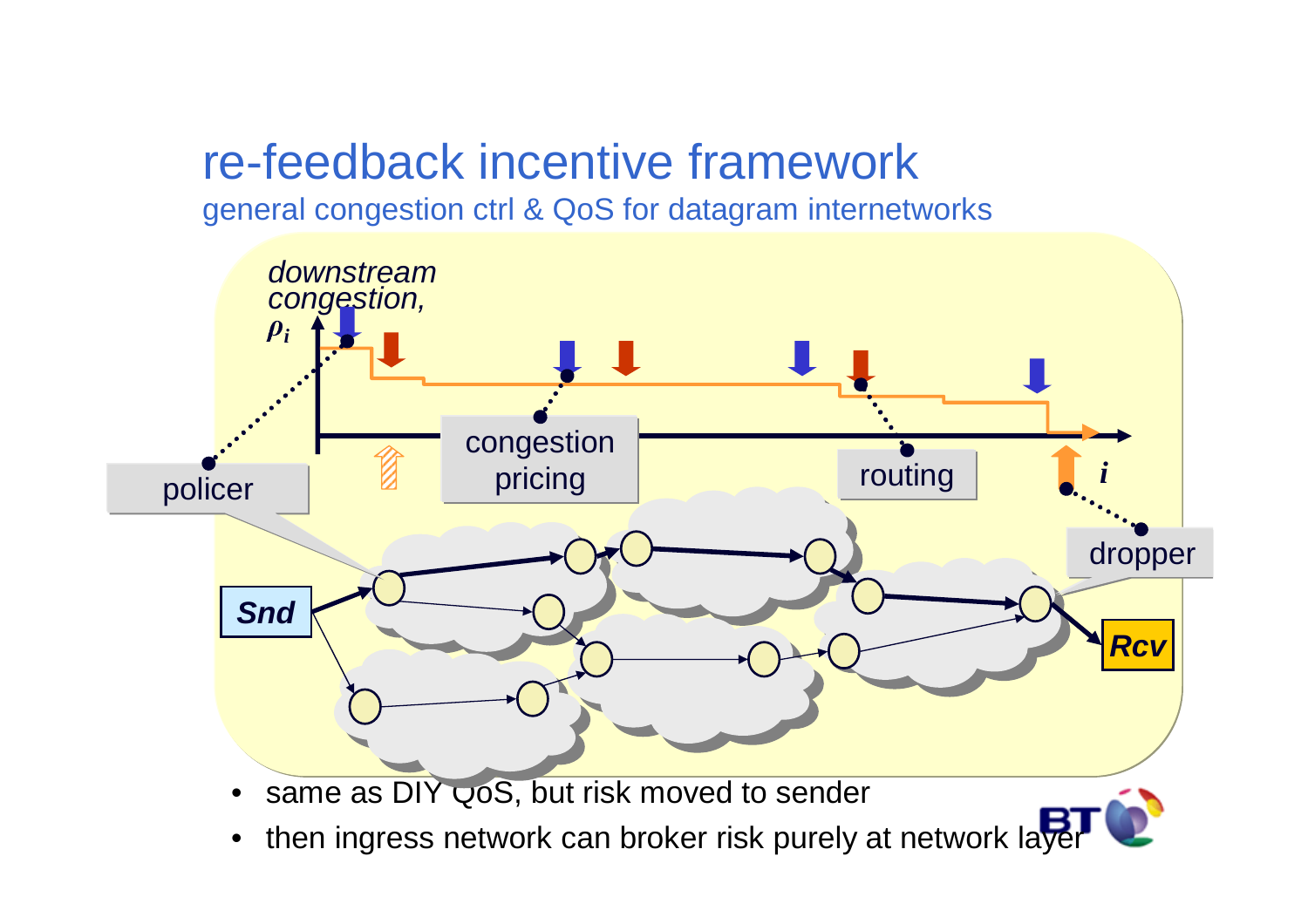# IP End to End Quality of Service

<u>– WA also do traditional tachnology rasaai</u> we also do traditional technology research

#### **21CN QoS design & validation**

Access, backhaul, core & interconnect: all very different problems

• access no trusted IP node upstream

• backhaul, simple star, but QoS must

survive lower layer failure restoration

• core & interconnect: scalability



#### **End to End QoS Coordination**Signalling across heterogeneous

e Core Core Access Home

Access Hom

technologies and fiefdoms

d Home Access Core Core Core Access Home End

#### **WLAN – 802.11e**

2 QoS Modes:

• Priority (EDCA) – simple but non efficient for small packets

 • Polling (HCCA) – complex and still affected by interferance Little info on how to set parameters or integration into e2e QoS system

#### **Congestion Collapse& DCCP**

Home

End

Access Core

Congestion collapse as non rate adaptive UDP traffic increases

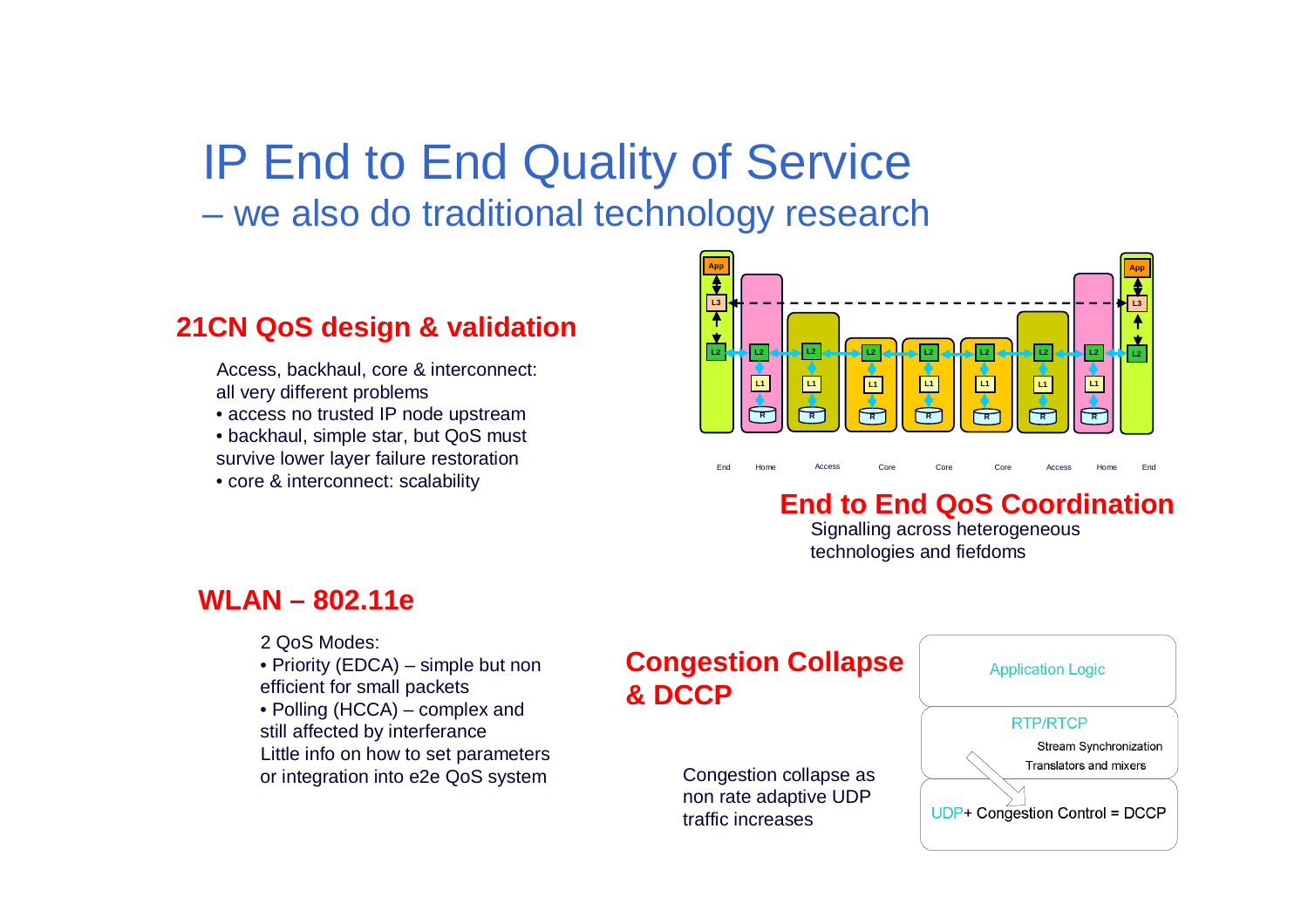### computational networkingprocess model

- Can implement typical network processes
	- $\,$  routing  $\oplus$  congestion pricing  $=$  congestion routing
- Provides an alternative view on (distributed) computing
	- convergence vs. transition
	- interaction vs. input/output
- • Connects with
	- Economics, game theory
	- Constraint and functional programming, message passing
	- Dynamic systems, control theory, optimisation
	- Electronic circuits, thermodynamics



layer interaction, feedback, time scales, network economics



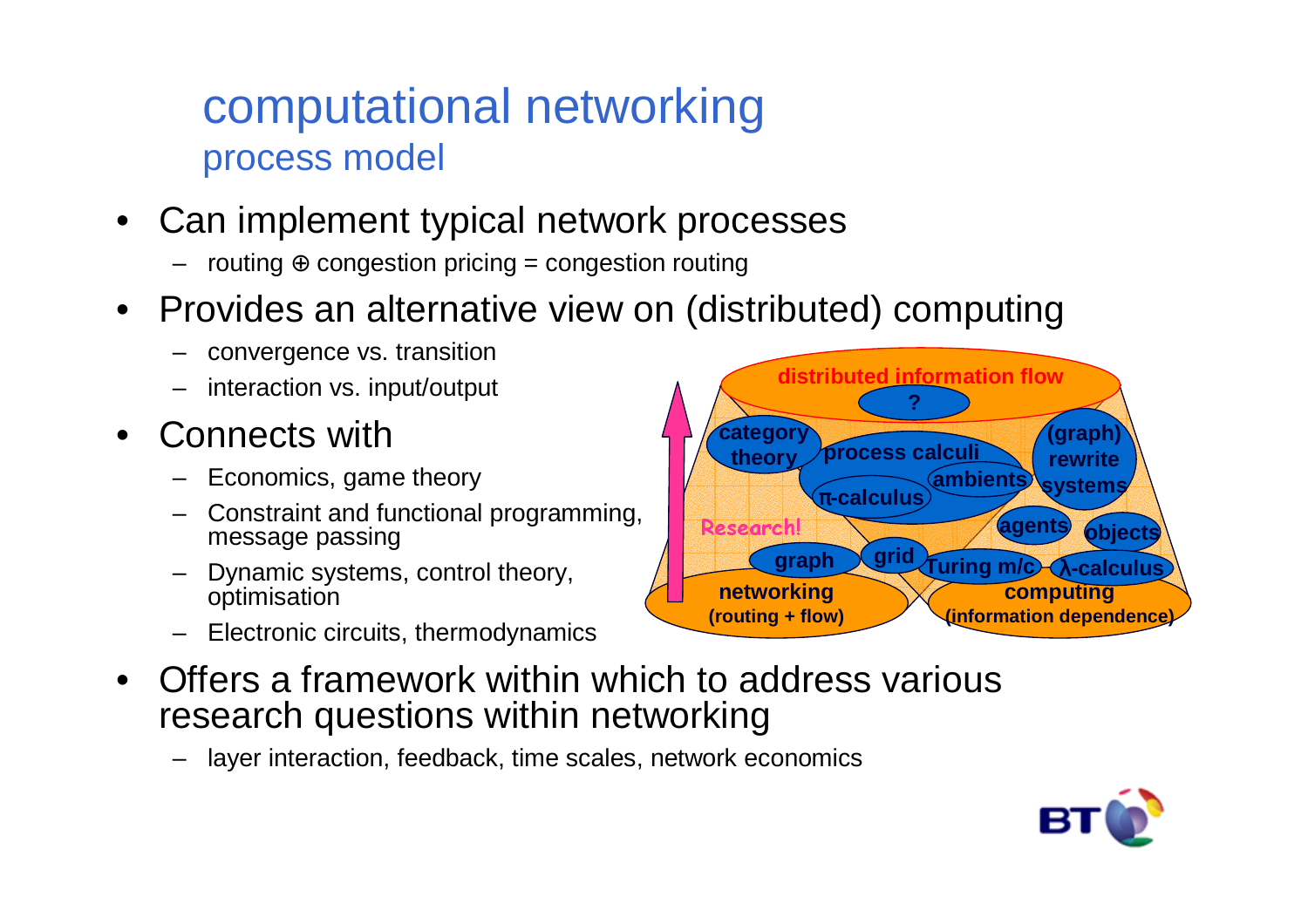# contractual mobility

### **Dynamic business relationship establishment**

- Per-session
- Without the need for any prior agreement
- Involves trust, charging, billing and payment

### **Automated offer dissemination**

- Discovery
- Notification

### **Automated offer selection**

- Policy-based
- Multi-attribute
- $\textcolor{red}{\bullet}$  Intelligent (with a learning model)



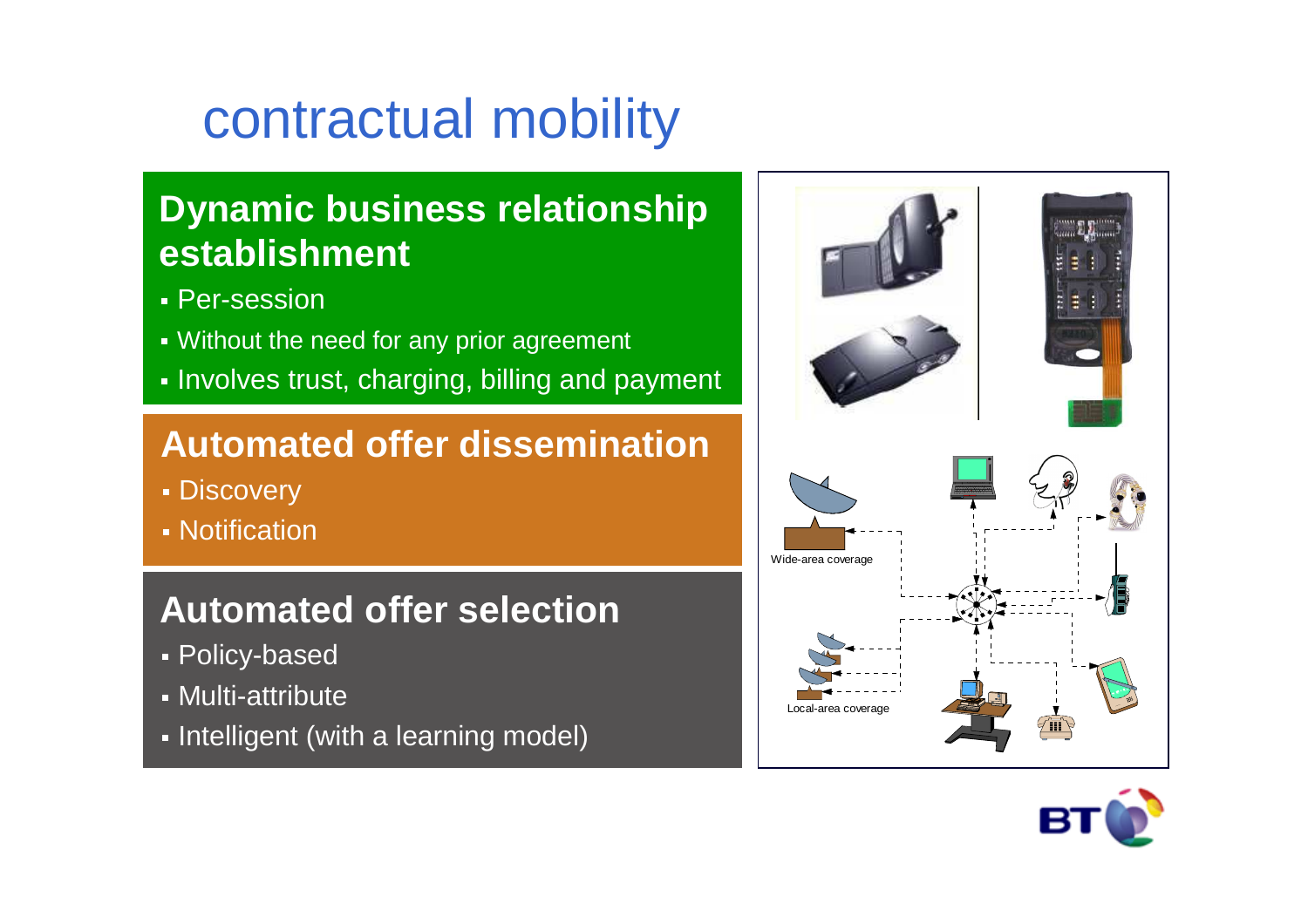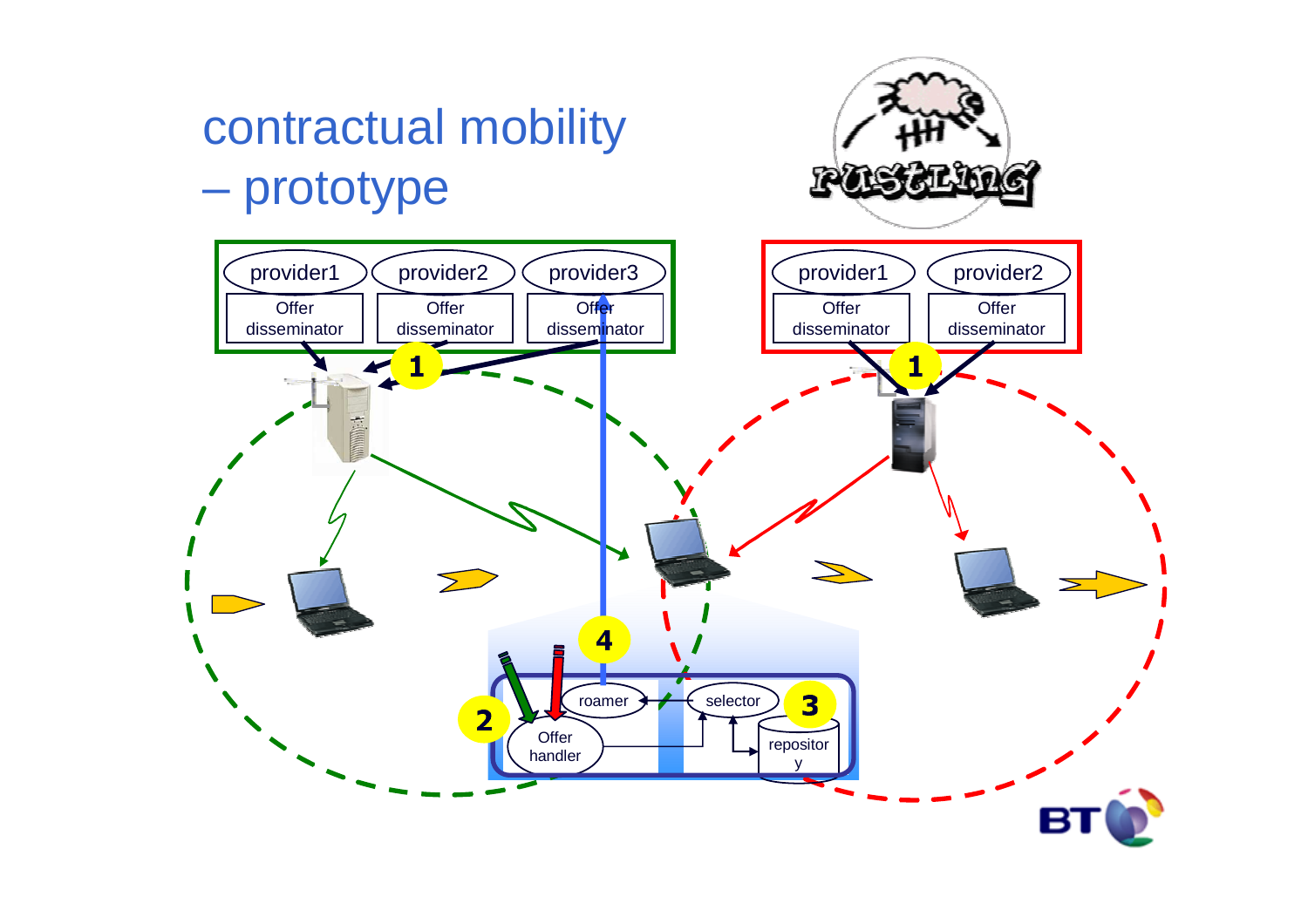

#### contractual mobility $\mathcal{L}_{\mathcal{A}}$  , and the set of the set of the set of the set of the set of the set of the set of the set of the set of the set of the set of the set of the set of the set of the set of the set of the set of the set of th policy issues

- automated selection
	- by price-quality, by brand
	- provider strategies to keep customers sticky, contract vs. PAYG
- user-selected edge-provider vs. user-selected route
	- edge provider competition creates backbone competition?
	- or does the Internet need 'carrier pre-selection'



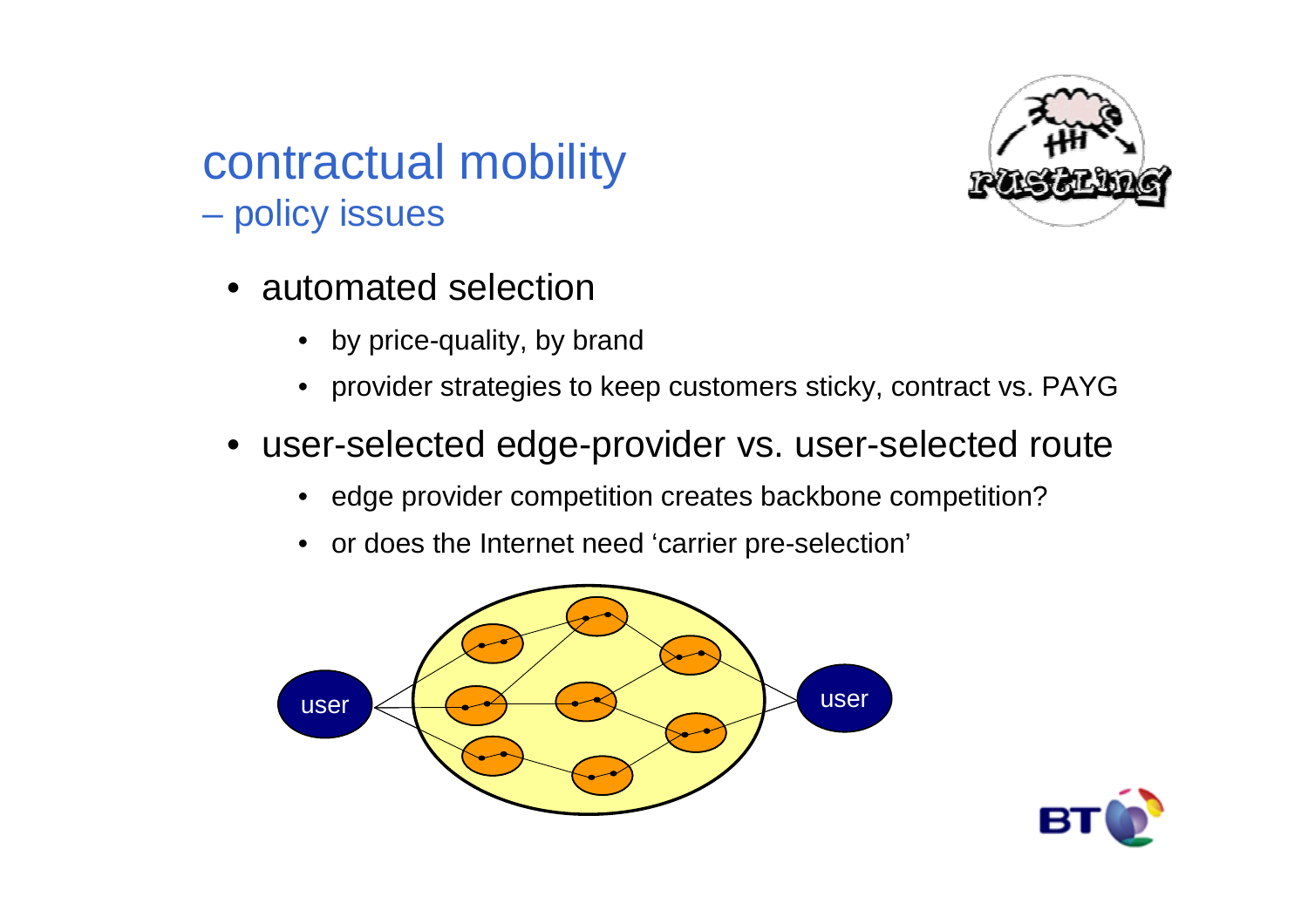# Motivational Issues in Peer-to-Peer

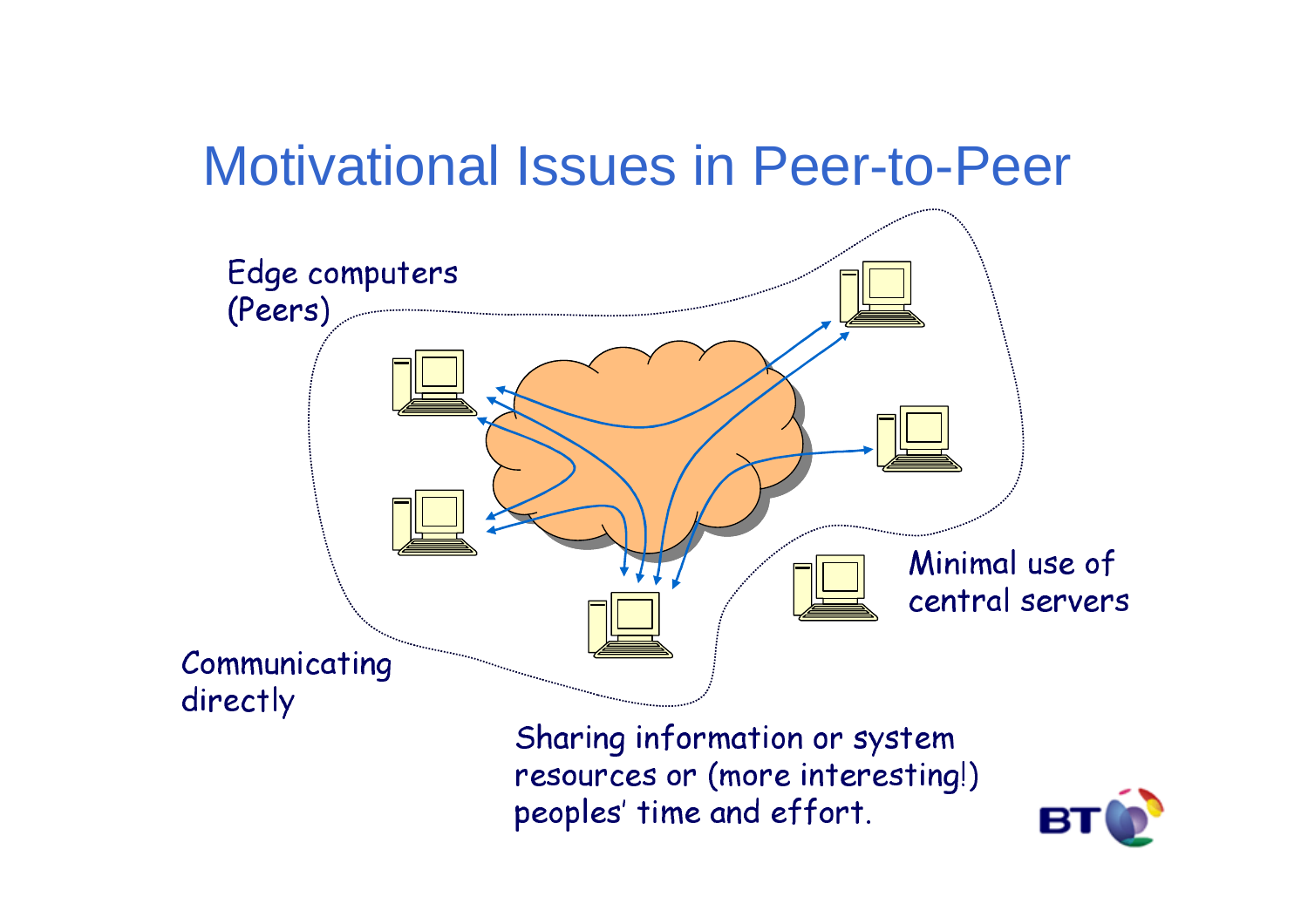# economic architecture

### prototype implementation all p2p

### In a community context

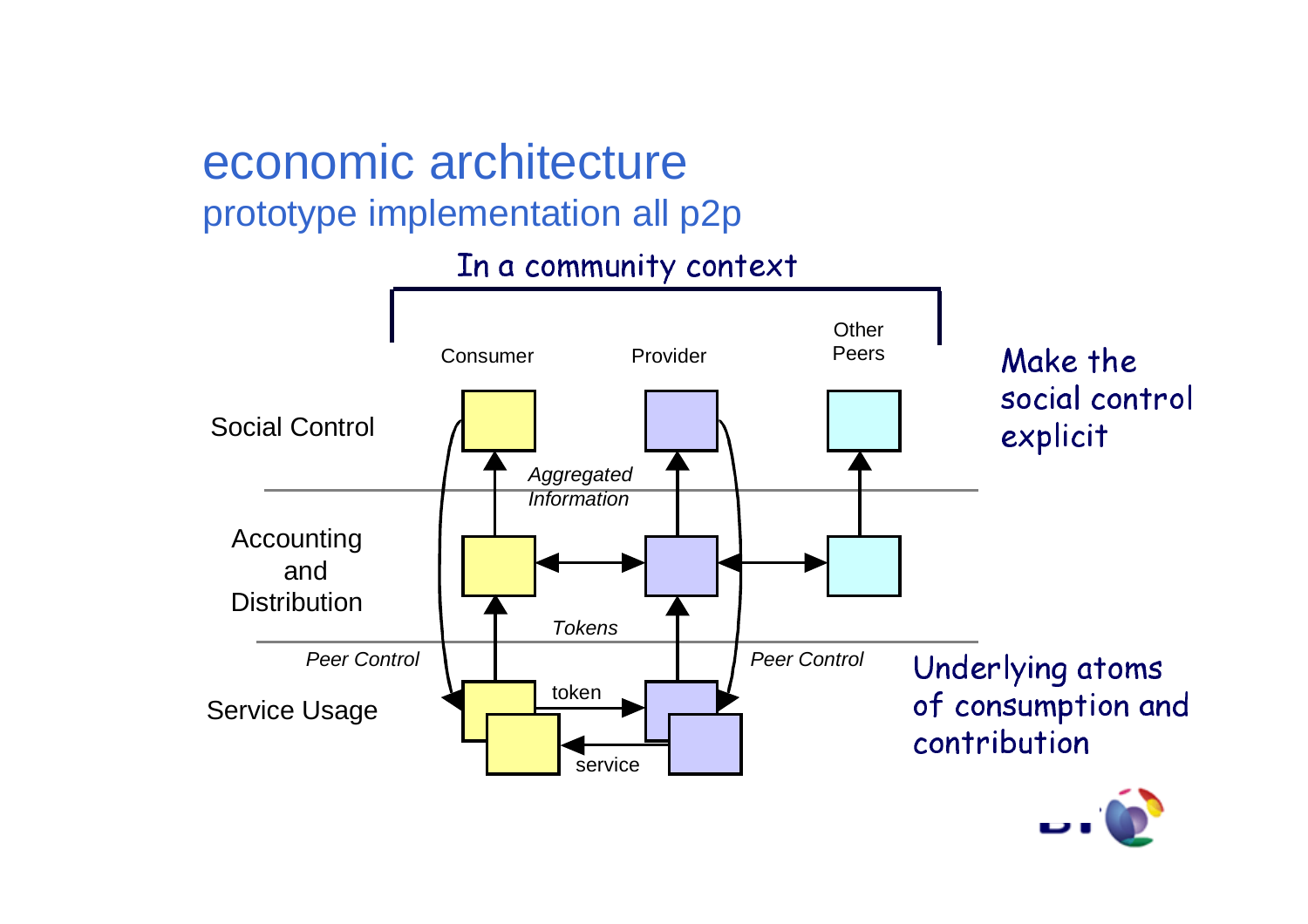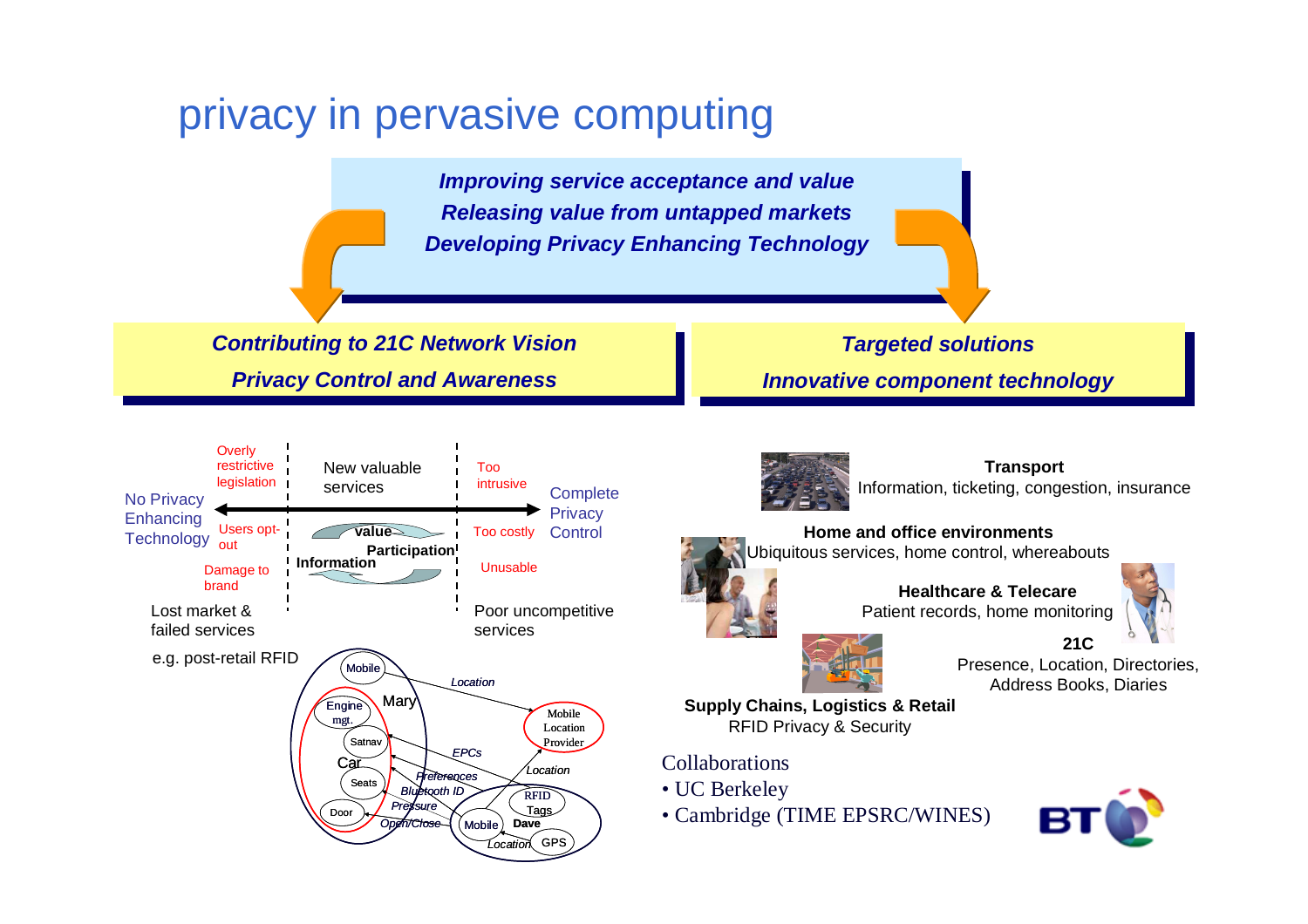# what's CRN for?



### **to co-ordinate future health of the**

| materials & comp- equip network service content & appli- end     |  |  |  |  |
|------------------------------------------------------------------|--|--|--|--|
| process equip onents makers owners providers applics ances users |  |  |  |  |

- why?
- comms industry value chains broken
	- value not flowing to infrastructure
	- unauthorised innovation blocked
	- incumbents holding back change
	- fear, uncertainty and doubt make investors risk-averse
- •how?
- •**industry roadmapping**



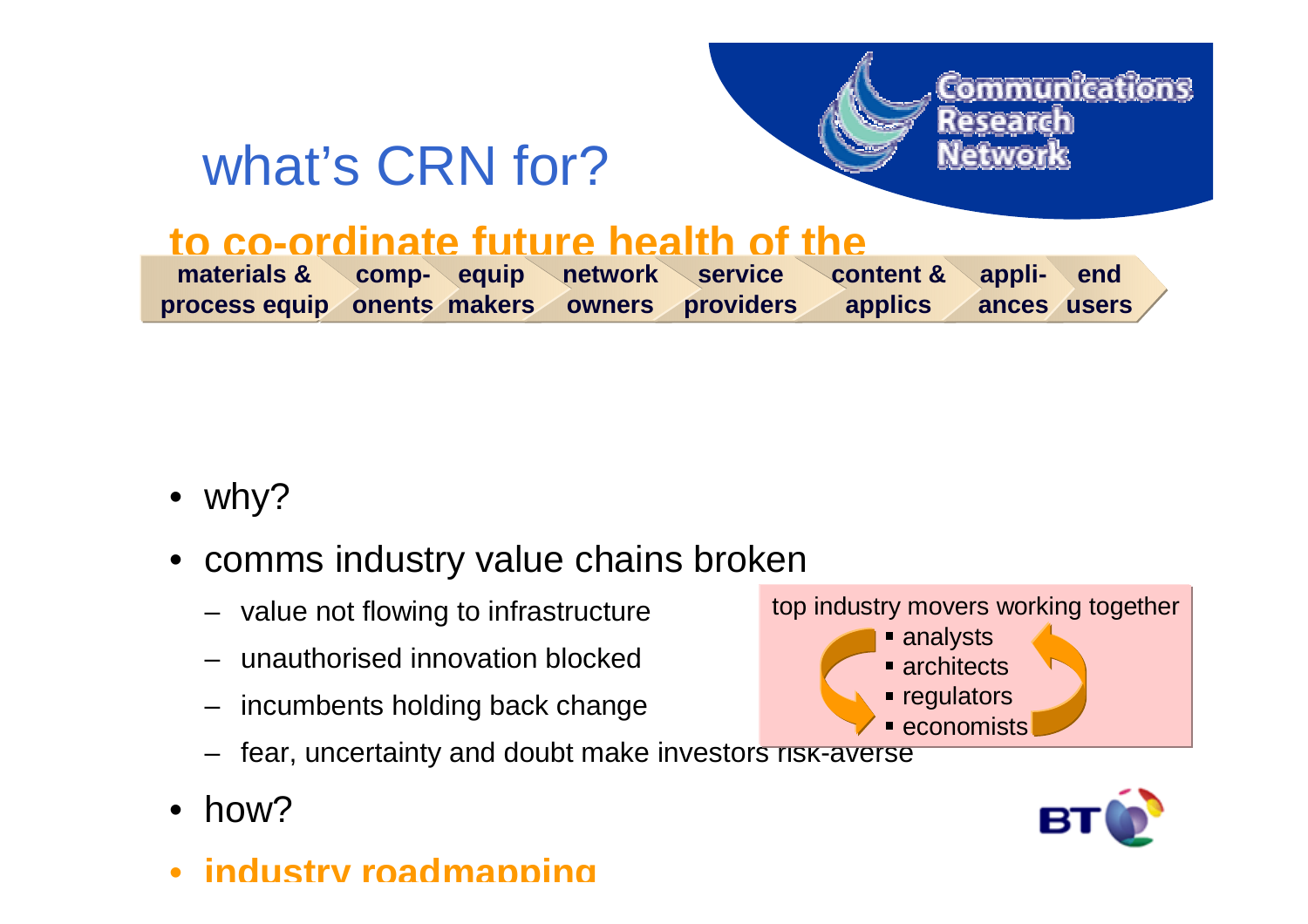### working groups – an academia/industry bridge

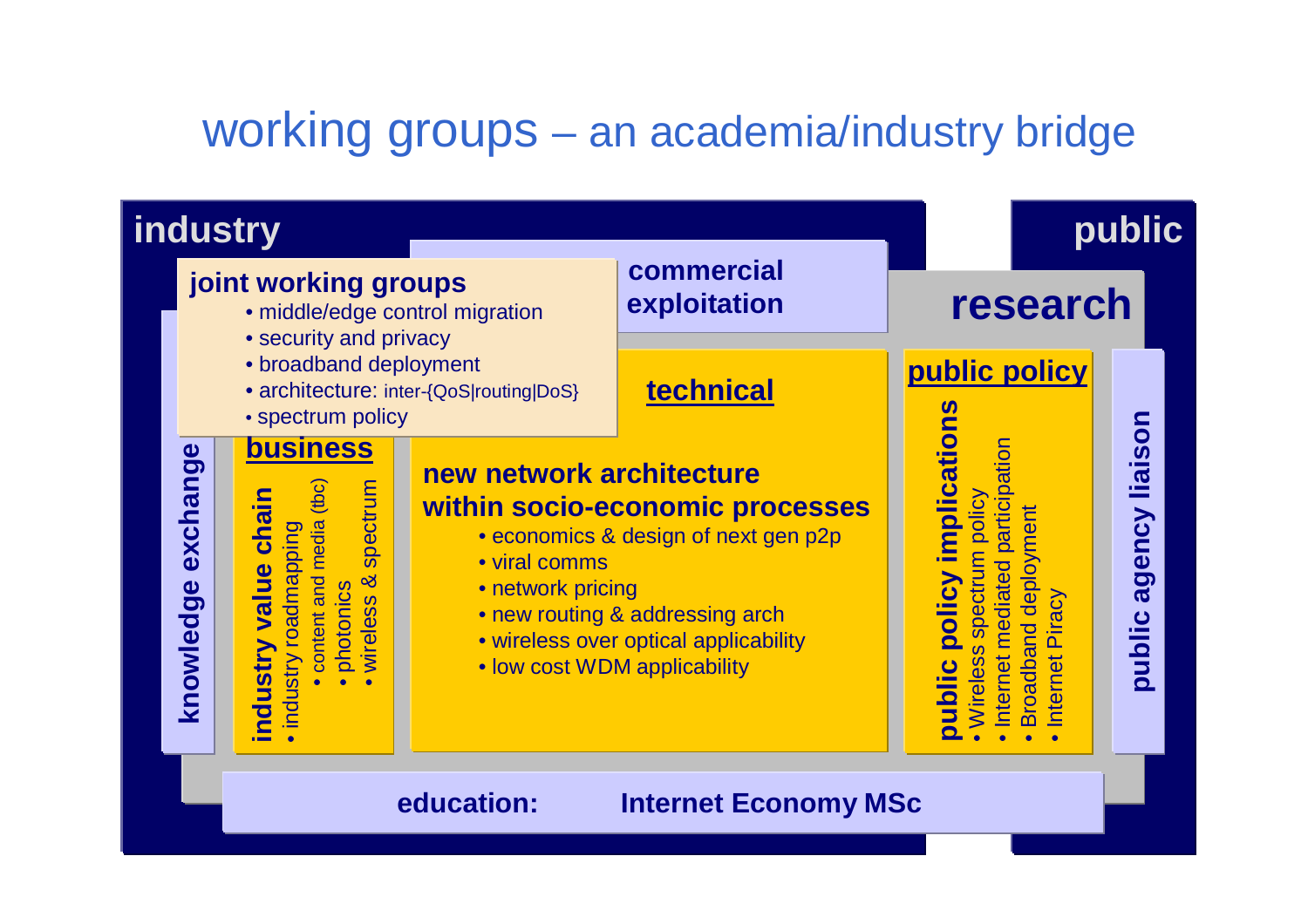### an unrepresentative snapshot of BT's research

| main<br>research<br>centres     | petworks | pervasive<br>computing<br>mobility |  | broadband | intelligent<br>systems |  | security | foresight |
|---------------------------------|----------|------------------------------------|--|-----------|------------------------|--|----------|-----------|
| today's slides                  |          |                                    |  |           |                        |  |          |           |
| core research                   |          |                                    |  |           |                        |  |          |           |
| roadmapping,                    |          |                                    |  |           |                        |  |          |           |
| alerts, trends                  |          |                                    |  |           |                        |  |          |           |
| product /service                |          |                                    |  |           |                        |  |          |           |
| concept demos                   |          |                                    |  |           |                        |  |          |           |
| product evaluation              |          |                                    |  |           |                        |  |          |           |
| /integration                    |          |                                    |  |           |                        |  |          |           |
| advance                         |          |                                    |  |           |                        |  |          |           |
| development                     |          |                                    |  |           |                        |  |          |           |
| but the leading edge of a trend |          |                                    |  |           |                        |  |          |           |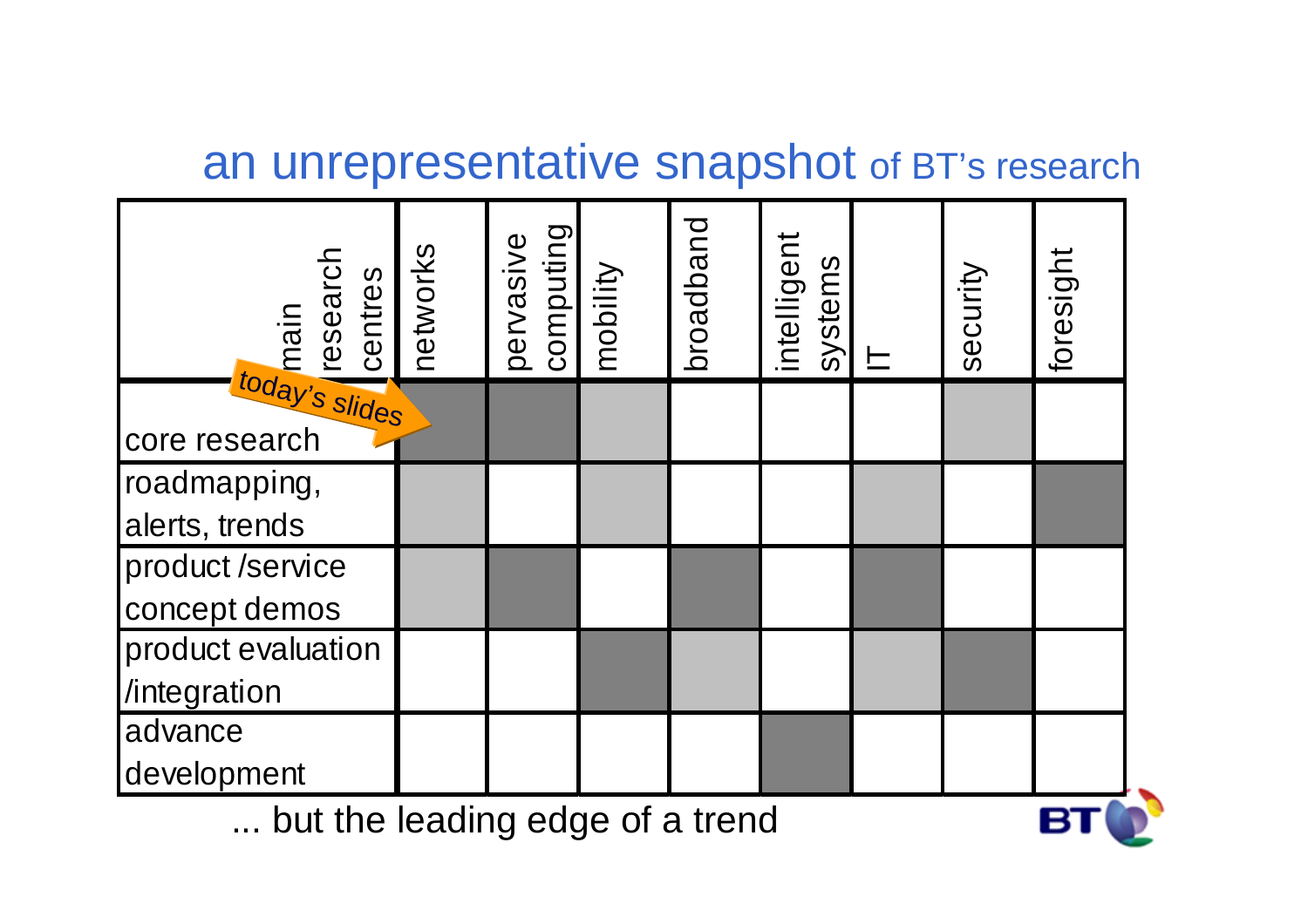### networks research centre – soft themes

- • networks of x
	- x: computers, devices, people, physical phenomena
- • necessity of relaying infrastructure?
	- commercial service vs. collaborative self-supply•
	- questioning the end to end design principle
- • incentives
	- for collaborative self-supply
	- $\bullet$ to offer a commercial service (viability) simple
	- $\bullet$ social costs (e.g. congestion, loss-of-privacy)
- •regulation & public policy
- general principles for design and analysis
	- $\bullet$  intuitive new design principle built on case studies in designing for tussle
		- architect the system so it allows the best suited solutions to emerge and evolve
	- $\bullet$ scientific framework for reasoning, proof, architecture, language, implementation



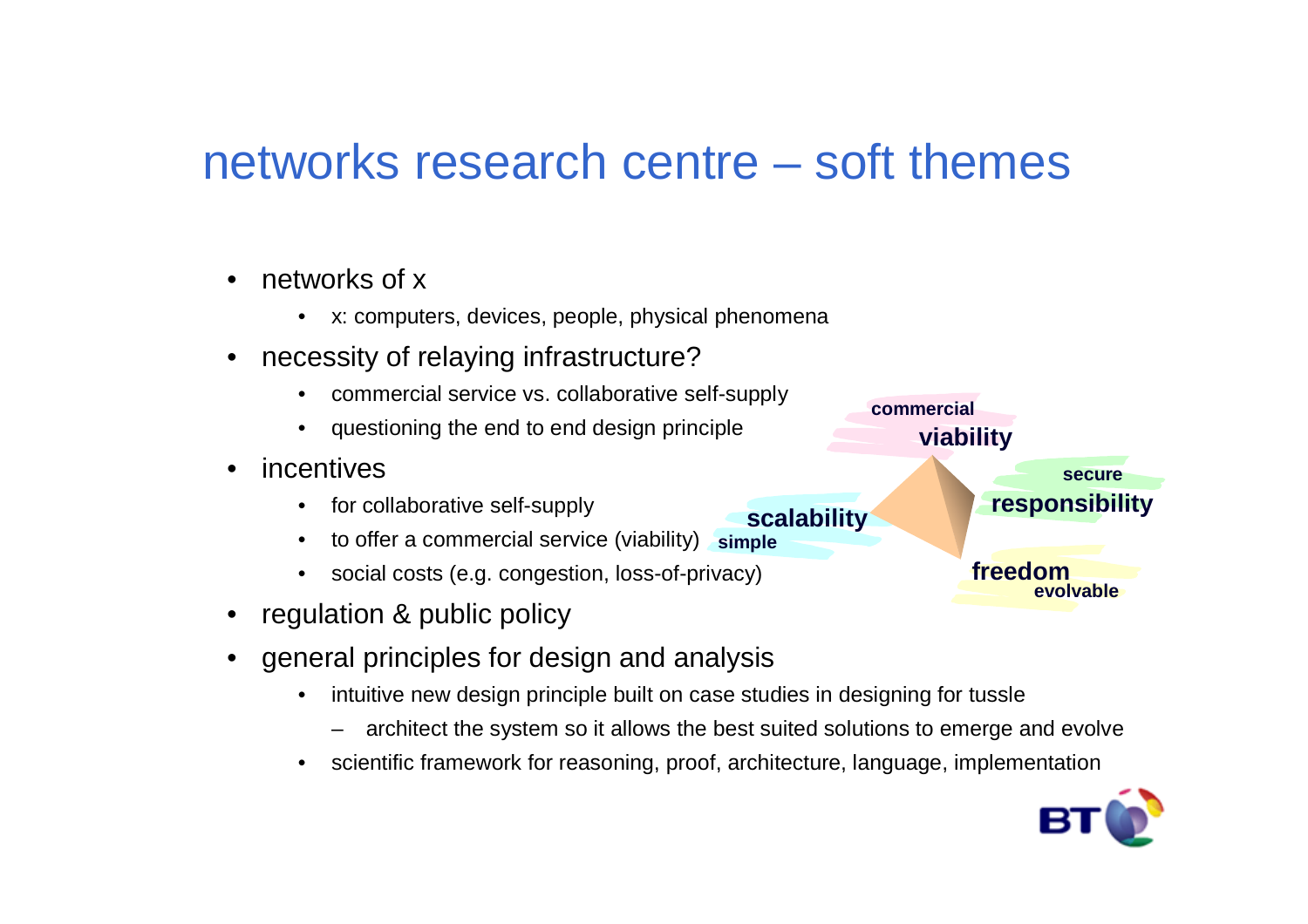## networks research centre - expertise

- networking architecture, layering, interconnect, naming & addressing
- network games, network security
- network pricing, business models
- optimisation, process algebra
- network protocol engineering & technology
- distributed systems, platforms
- messaging, group communications
- technical, economic, social